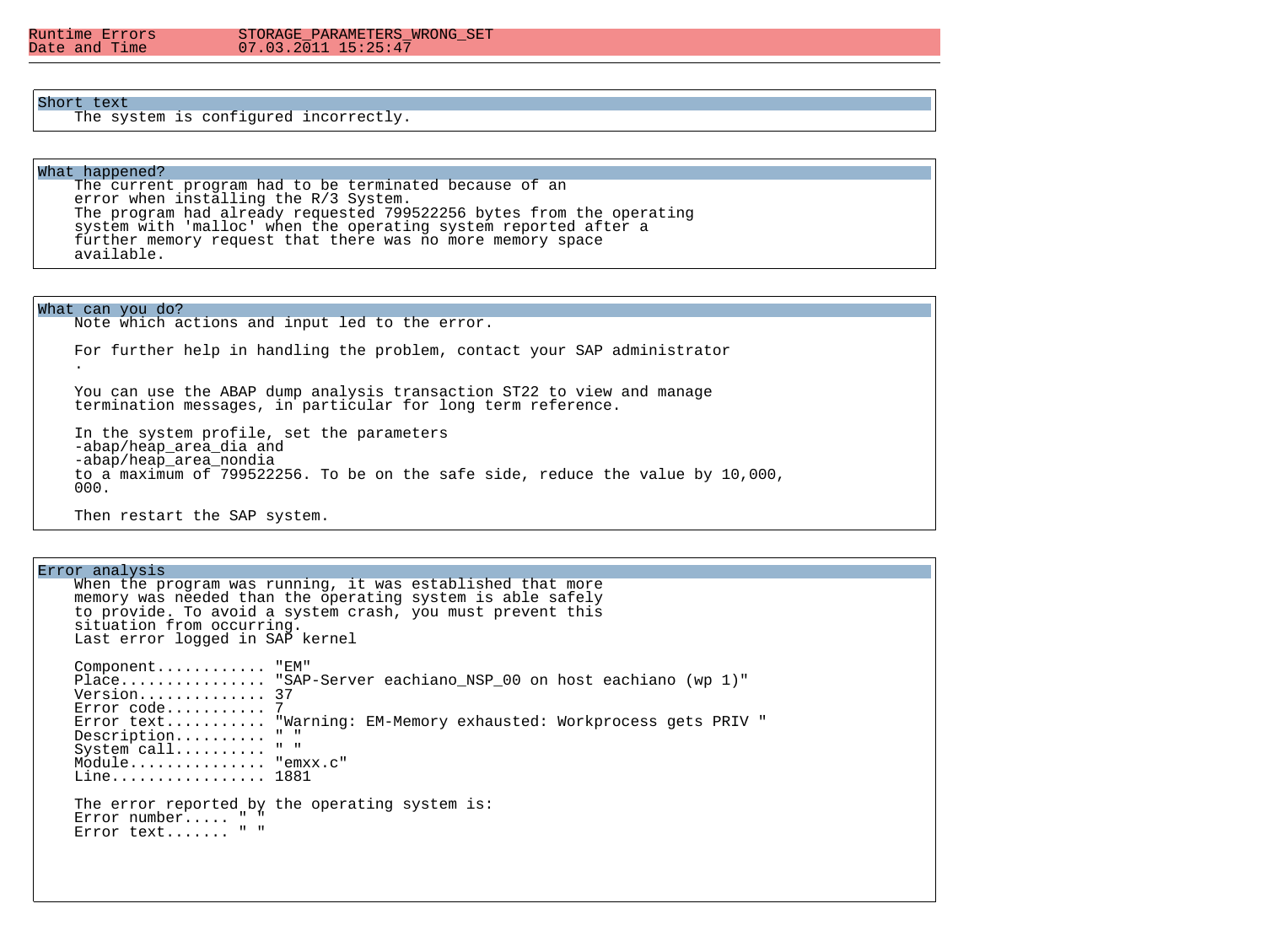#### Runtime Errors STORAGE\_PARAMETERS\_WRONG\_SET<br>Date and Time 07 03 2011 15:25:47  $07.03.2011$   $15:25:47$

### How to correct the error

 Report the error to the group responsible for installing your R/3 System.

# System environment

SAP-Release 700

 Application server... "eachiano" Network address...... "192.168.1.10" Operating system..... "Windows NT" Release.............. "5.1" Hardware type........ "2x Intel 80686" Character length.... 8 Bits Pointer length....... 32 Bits Work process number.. 1 Shortdump setting.... "full" Database server... "eachiano" Database type..... "ADABAS D" Database name..... "NSP" Database user ID.. "SAPNSP" Char.set.... "English\_United State" SAP kernel....... 700 created (date)... "Jan 29 2007 00:33:09" create on........ "NT 5.0 2195 Service Pack 4 x86 MS VC++ 13.10" Database version. "SQLDBC 7.6.3.012 CL 169237 " Patch level. 95 Patch text.. " " Database............. "MaxDB 7.6, MaxDB 7.7" SAP database version. 700 Operating system..... "Windows NT 5.0, Windows NT 5.1, Windows NT 5.2" Memory consumption Roll.... 8112 EM...... 420370736 Heap.... 799522256 Page.... 90112 MM Used. 255666744 MM Free. 955857776

# User and Transaction

Ξ

 Client.............. 000 User............... "BCUSER" Language key........ "E" Transaction......... "SEU\_INT " Transactions ID..... " " Program............. "Z\_ABAP101\_BOMBA\_OO" Screen............. "SAPMSSY0 1000" Screen line......... 6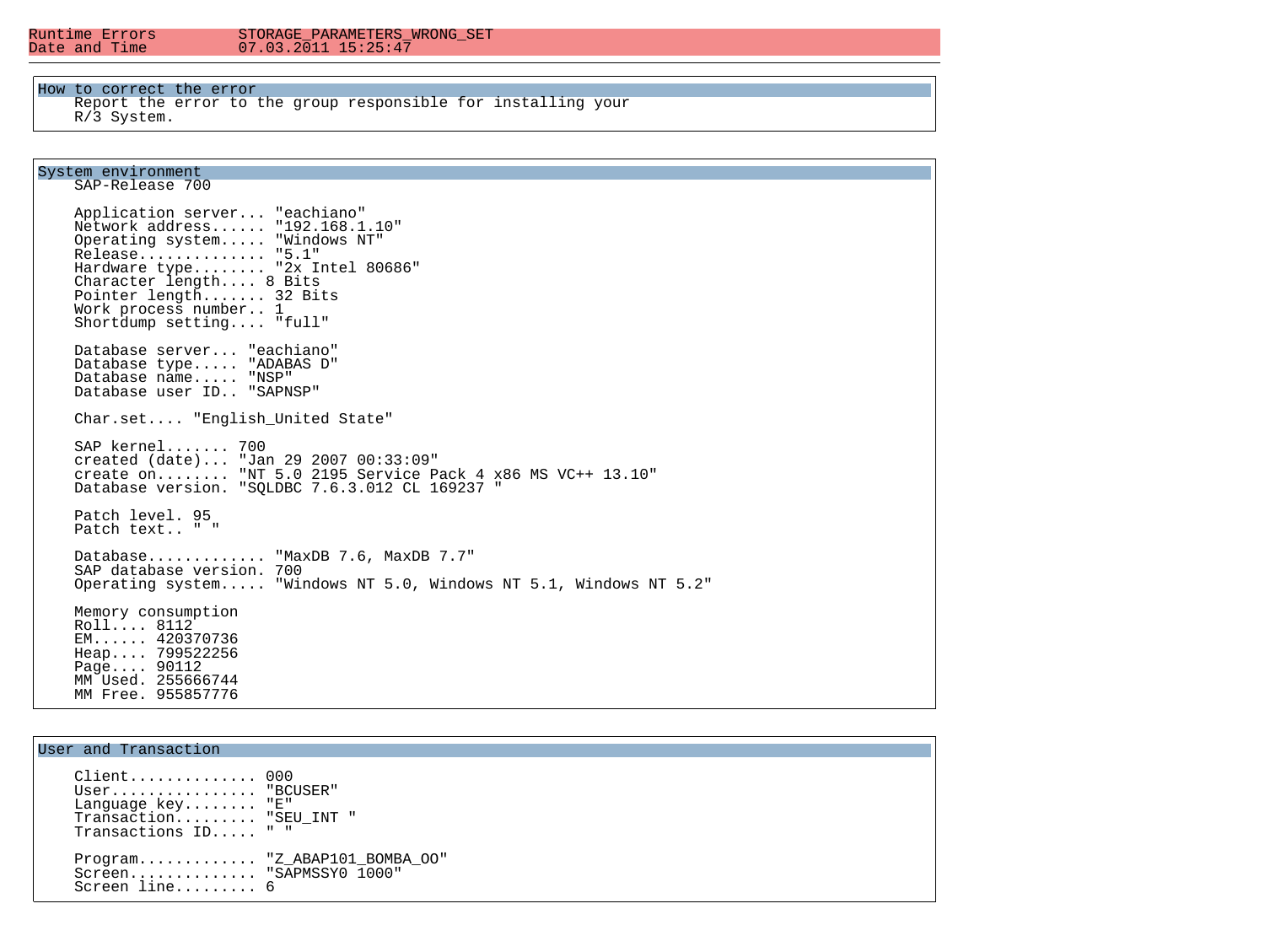Runtime Errors STORAGE\_PARAMETERS\_WRONG\_SET<br>Date and Time 07.03.2011 15:25:47  $07.03.2011$   $15:25:47$ 

### Information on where terminated

 Termination occurred in the ABAP program "Z\_ABAP101\_BOMBA\_OO" - in "START-OF-SELECTION". The main program was "Z\_ABAP101\_BOMBA\_OO ".

 In the source code you have the termination point in line 38 of the (Include) program "Z ABAP101 BOMBA OO".

## Source Code Extract Line SourceCde 8 REPORT z abap101 bomba oo. 10 11 \*----------------------------------------------------------------------\* 12 \* CLASS lcl\_data DEFINITION<br>13 \*-------------------------------- 13 \*----------------------------------------------------------------------\*  $\frac{14}{15}$  15 \*----------------------------------------------------------------------\* 16 CLASS 1c1\_data DEFINITION.<br>17 PUBLIC SECTION. 17 PUBLIC SECTION.<br>18 DATA: ci data 18 DATA: ci\_data TYPE string.<br>19 ENDCLASS. "lcl data DEFINITION  $\frac{20}{21}$  21 \*----------------------------------------------------------------------\* 22 \* CLASS lcl\_data IMPLEMENTATION 23 \*----------------------------------------------------------------------\*  $\frac{24}{25}$  25 \*----------------------------------------------------------------------\* 26 CLASS lcl\_data IMPLEMENTATION.<br>27 ENDCLASS. "lcl data IMPLEMENTATION  $\frac{28}{29}$ START-OF-SELECTION. 30 31 TYPES: ty o ref data TYPE REF TO lcl data. 32<br>33 33 DATA: o\_data\_object TYPE ty\_o\_ref\_data, i\_o\_data TYPE STANDARD TABLE OF ty\_o\_ref\_data.  $\frac{35}{36}$  $36$  WHILE  $1 = 1$ .<br>37 CREATE OBJ  $37$  CREATE OBJECT o\_data\_object.<br>>>>>> 0 data\_object->ci\_data\_= `X` >>> | o\_data\_object->ci\_data = `X`.<br>39 | APPEND o data object TO i o d APPEND o data object TO i o data. 40 ENDWHILE.

| Contents of system fields                                                                                                        |                 |  |  |  |  |  |  |
|----------------------------------------------------------------------------------------------------------------------------------|-----------------|--|--|--|--|--|--|
| Name                                                                                                                             | $\mathsf{Val}.$ |  |  |  |  |  |  |
| $ SY - SUBRC 0$<br>  SY-INDEX   3843070<br> SY-TABIX 3843069<br>$ SY-DECNT 0$<br>$ SY-FDPOS 0$<br>$ SY-LSIMD 0$<br>$ SY-PAGNO 0$ |                 |  |  |  |  |  |  |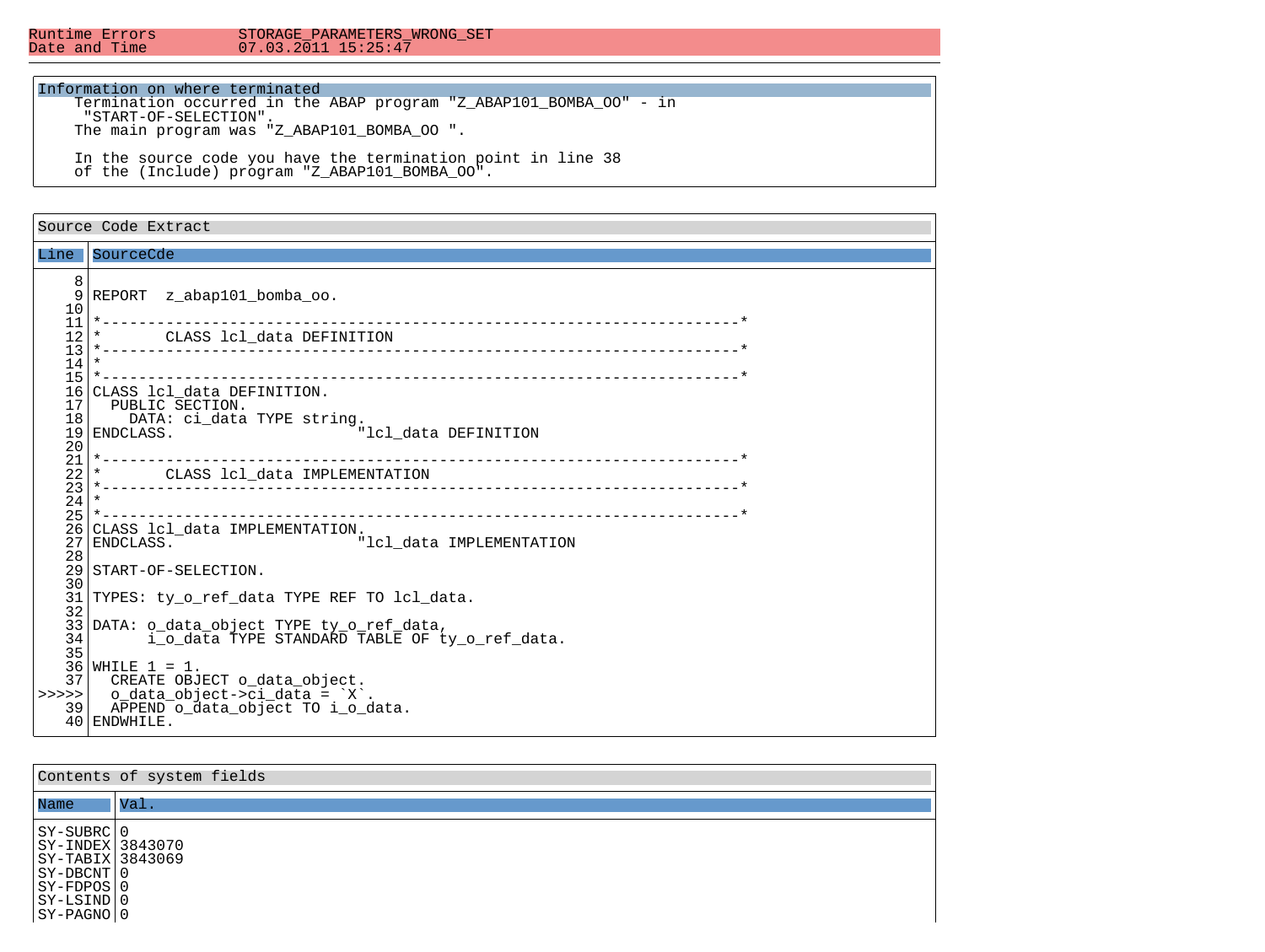| SY-LINNO 1<br>SY-COLNO11<br>SY-PFKEY<br>SY-UCOMM<br>SY-TITLE Program Z ABAP101 BOMBA PROCEDURAL<br>SY-MSGTY<br>SY-MSGID<br> SY-MSGNO 000<br>SY-MSGV1 | Runtime Errors<br>Date and Time | STORAGE PARAMETERS WRONG SET<br>$07.03.2011$ $15:25:47$ |
|------------------------------------------------------------------------------------------------------------------------------------------------------|---------------------------------|---------------------------------------------------------|
| SY-MSGV2<br>SY-MSGV3<br>SY-MSGV4<br>SY-MODNO11<br>$SY-DATUM$ 20110307<br>$SY-UZEIT1152416$<br>SY-XPROG RSDBRUNT<br>SY-XFORM   % INIT PBO FIRST       |                                 |                                                         |

| Active Calls/Events |                               |                    |                    |      |  |  |  |  |
|---------------------|-------------------------------|--------------------|--------------------|------|--|--|--|--|
| No.                 | Tv.<br>Name                   | Program            | Include            | Line |  |  |  |  |
|                     | 1 EVENT<br>START-OF-SELECTION | Z ABAP101 BOMBA OO | Z ABAP101 BOMBA OO | 38   |  |  |  |  |

| Chosen variables                                                                                                                                        |  |  |  |  |  |  |
|---------------------------------------------------------------------------------------------------------------------------------------------------------|--|--|--|--|--|--|
| Name<br>Val.                                                                                                                                            |  |  |  |  |  |  |
| No.<br>$1$ Ty.<br><b>EVENT</b><br>Name<br>START-OF-SELECTION                                                                                            |  |  |  |  |  |  |
| SY-REPID<br>Z ABAP101 BOMBA OO                                                                                                                          |  |  |  |  |  |  |
| SYST-REPID<br>Z_ABAP101_BOMBA_OO                                                                                                                        |  |  |  |  |  |  |
| RSJOBINFO<br>00000000000000<br>####                                                                                                                     |  |  |  |  |  |  |
|                                                                                                                                                         |  |  |  |  |  |  |
| % DUMMY\$\$<br>2222<br>0000                                                                                                                             |  |  |  |  |  |  |
| <b>SPACE</b>                                                                                                                                            |  |  |  |  |  |  |
| 2                                                                                                                                                       |  |  |  |  |  |  |
| O DATA OBJECT<br>$\{\texttt{0:3843071*}\text{\textbackslash} \texttt{PROGRAM=Z\_ABAP101\_BOMBA\_OO} \texttt{CLASS=LCL\_DATA}\}$<br>0000FA30<br>0000F3A0 |  |  |  |  |  |  |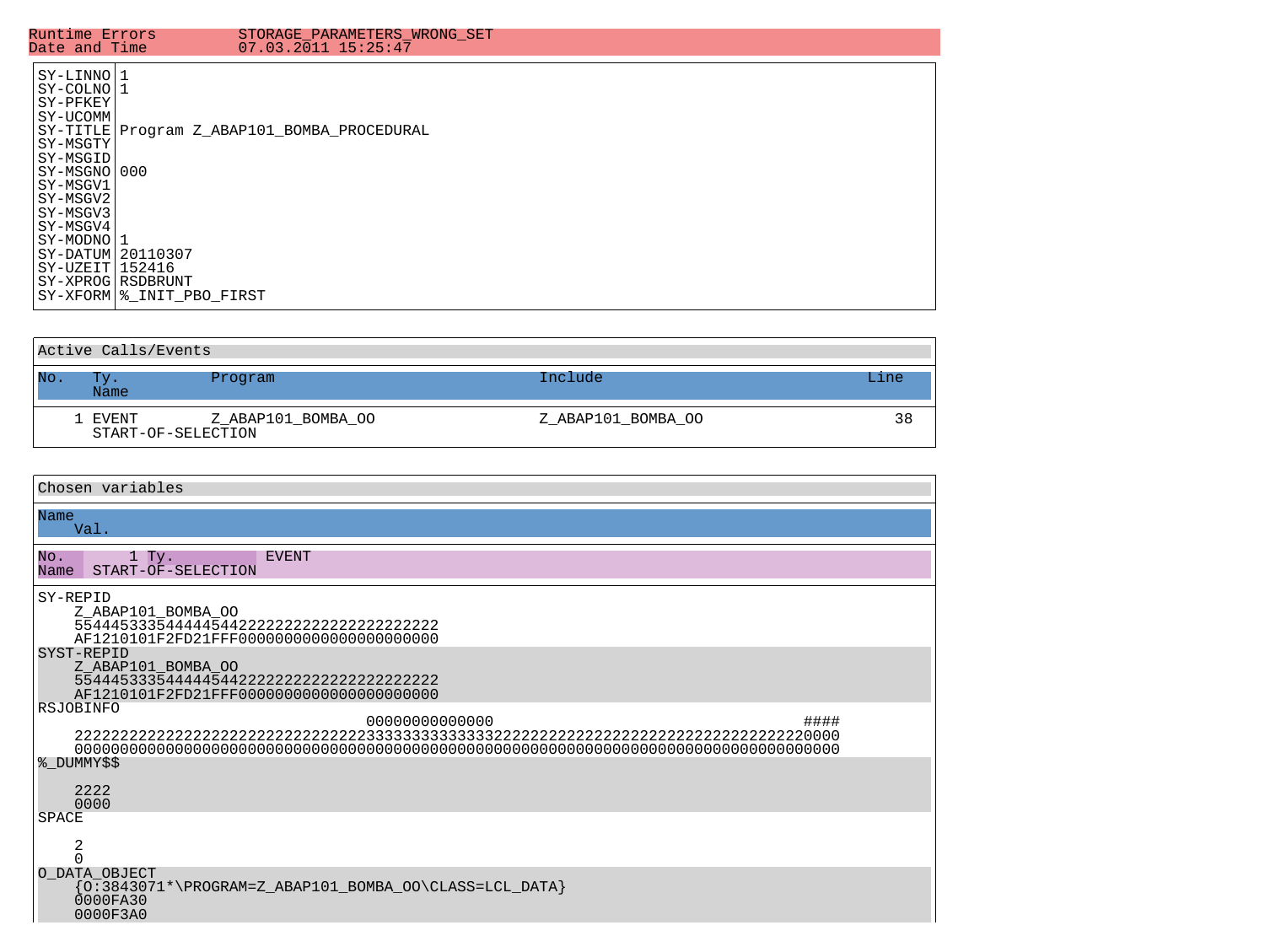| Runtime Errors<br>Date and Time             | STORAGE PARAMETERS WRONG SET<br>$07.03.2011$ $15:25:47$                                    |
|---------------------------------------------|--------------------------------------------------------------------------------------------|
| O DATA OBJECT->CI DATA                      |                                                                                            |
| Χ<br>5                                      |                                                                                            |
| 8                                           |                                                                                            |
| I O DATA<br>Table IT_11[3843069x8]          |                                                                                            |
|                                             | \PROGRAM=Z_ABAP101_BOMBA_OO\DATA=I_O_DATA                                                  |
| Table reference: 7<br>TABH+                 |                                                                                            |
|                                             | TABH+ 20(20) = FDA33A0008000000FFFFFFFF0400000098050000<br>TABH+ 40( 8) = 10000000C1288001 |
| store                                       | $= 0x30F6D13B$                                                                             |
| ext1<br>shmId                               | $= 0 \times 00000000$<br>$= 0$<br>(0x00000000)                                             |
| id                                          | $= 7$<br>(0x07000000)                                                                      |
| label<br>fill                               | $= 11$<br>(0x0B000000)<br>$= 3843069$ (0xFDA33A00)                                         |
| leng                                        | $= 8$<br>(0x08000000)                                                                      |
| loop<br>xtyp                                | $(0x$ FFFFFFFFF $)$<br>$= -1$<br>$= TYPE#000015$                                           |
| occu                                        | $= 16$<br>(0x10000000)                                                                     |
| access<br>idxKind                           | $= 1$<br>(ItAccessStandard)<br>$= 0$<br>(ItIndexNone)                                      |
| uniKind                                     | $= 2$<br>(ItUniqueNon)                                                                     |
| keyKind<br>cmpMode                          | $= 1$<br>(default)<br>$= 4$<br>(cmpSingleEq)                                               |
| occu0                                       | $= 1$                                                                                      |
| groupCntl<br>rfc                            | $= 0$<br>$= 0$                                                                             |
| $unShareable = 0$                           |                                                                                            |
| $midBeshared = 0$<br>$sharedWithShmTab = 0$ |                                                                                            |
| isShmLockId                                 | $= 0$                                                                                      |
| gcKind<br>isUsed                            | $= 0$<br>$= 1$                                                                             |
| isCtfyAble                                  | $= 1$                                                                                      |
| tabi                                        | >>>>> Shareable Table Header Data <<<<<<br>$= 0xA0F5D13B$                                  |
| pqHook<br>idxPtr                            | $= 0x080C8244$<br>$= 0x00000000$                                                           |
| shmTabhSet                                  | $= 0 \times 00000000$                                                                      |
| id<br>refCount                              | $= 6$<br>(0x06000000)<br>$= 0$<br>(0x00000000)                                             |
| $tstRefCount = 0$                           | (0x00000000)                                                                               |
| lineAdmin<br>lineAlloc                      | $= 3849264 (0x30BC3A00)$<br>$= 3843120 (0x30A43A00)$                                       |
| shmVersId                                   | $= 0$<br>(0x00000000)                                                                      |
| $shmRefCount = 1$                           | (0x01000000)<br>>>>>> 1st level extension part <<<<<                                       |
| regHook                                     | = Not allocated                                                                            |
| collHook<br>ext2                            | = Not allocated<br>= Not allocated                                                         |
|                                             | >>>>> 2nd level extension part <<<<<                                                       |
| tabhBack<br>delta_head                      | = Not allocated<br>= Not allocated                                                         |
| pb func<br>pb_handle                        | = Not allocated<br>= Not allocated                                                         |
| % SPACE                                     |                                                                                            |
| 2                                           |                                                                                            |
| $\Omega$                                    |                                                                                            |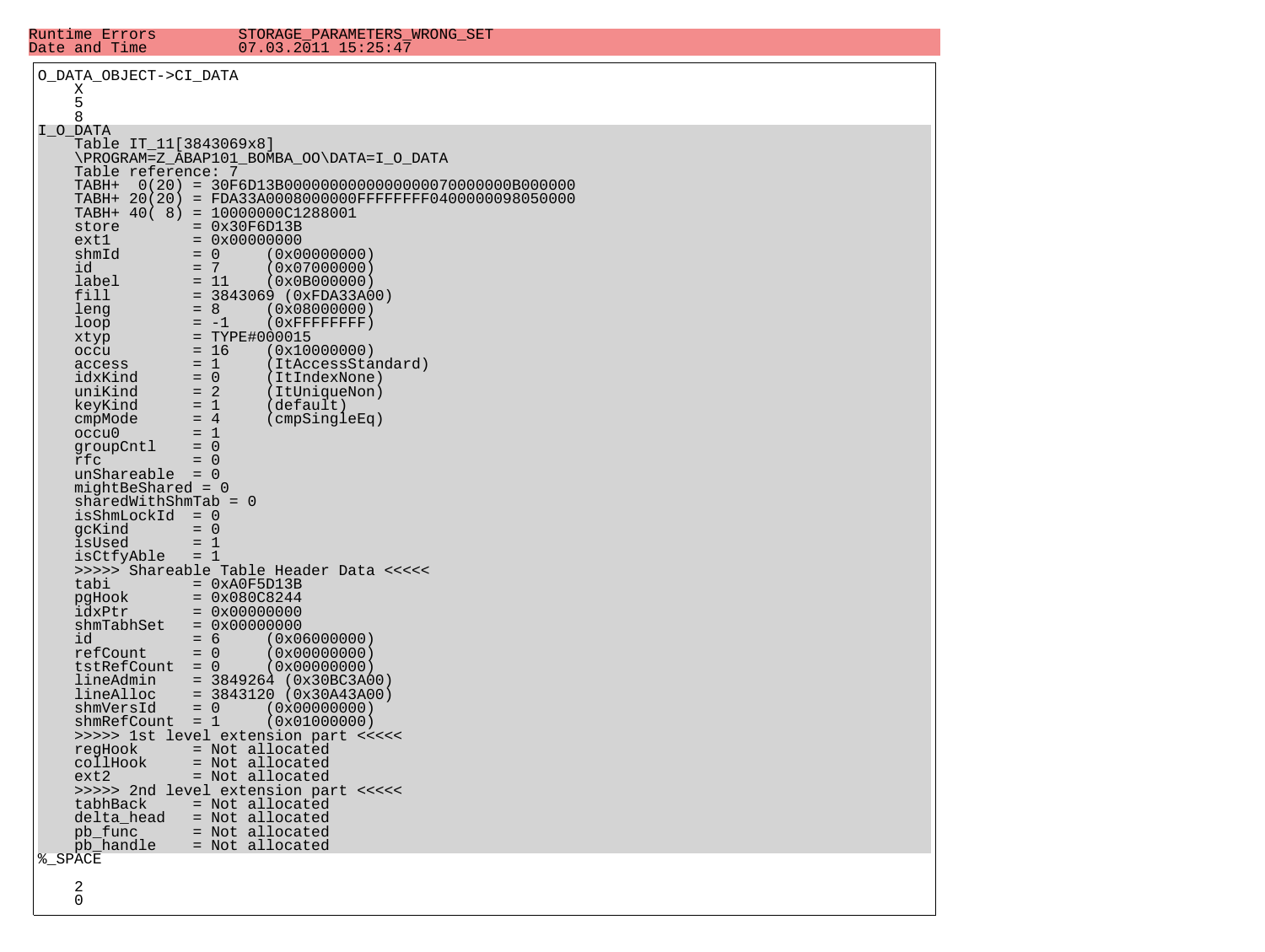Runtime Errors STORAGE\_PARAMETERS\_WRONG\_SET  $07.03.2011$   $15:25:47$ 

#### Internal notes

The termination was triggered in function "resize 0" of the SAP kernel, in line 654 of the module "//bas/700\_REL/src/krn/runt/abstor.c#4". The internal operation just processed is "MOVE". Internal mode was started at 20110307152416.

## Active Calls in SAP Kernel

Lines of C Stack in Kernel (Structure Differs on Each Platform)

SAP (R) - R/3(TM) Callstack, Version 1.0 Copyright (C) SAP AG. All rights reserved. Callstack without Exception:<br>App : disp+work.EXE (p App : disp+work.EXE (pid=1032)<br>When :  $3/7/2011$  15:25:31.109  $: 3/7/2011$   $15:25:31.109$ Threads : 2 Computer Name : EACHIANO<br>
ISer Name : SYSTEM User Name Number of Processors: 2 Processor Type: x86 Family 6 Model 15 Stepping 13<br>Windows Version : 5.1 Current Build: 2600 S.1 Current Build: 2600: State Dump for Thread Id e30 eax=043cd4d0 ebx=000004d8 ecx=00800000 edx=fffff000 esi=000004d8 edi=00000000 eip=7c90e514 esp=043cd900 ebp=043cd964 iopl=0 nv up ei ng nz ac po cy  $cs=001b$   $ss=0023$   $ds=0023$   $es=0023$   $fs=003b$   $qs=0000$ function : KiFastSystemCallRet 7c90e514 c3 ret<br>7c90e515 8da42400000000 lea 7c90e515 8da42400000000 lea esp,[esp] ss:043cd900=7c90df5a 7c90e51c 8d642400 FramePtr ReturnAd Param#1 Param#2 Param#3 Param#4 Function Name 043cd964 7c802542 000004d8 0001d4c0 00000000 043cd99c ntdll!KiFastSystemCallRet 043cd978 00fec10a 000004d8 0001d4c0 00000001 7c38b5c8 kernel32!WaitForSingleObject 043cd99c 0056a476 0056a4af 7c38b5c8 7c38b5c8 7c38b5c8 disp+work!strncpy\_sRFB 043cd9e4 00856ffb 3bcb0548 00000000 01c9b790 00000000 disp+work!PrBinAll 043cde68 00744b29 012daaa4 012daa84 0000028e 01c9b790 disp+work!ab\_rabax 043cdef8 007452e0 00000000 00000001 00000000 012db534 disp+work!ab\_MemoryCheck 043cdf30 010467b4 04bbe0d8 0f3d2a38 00000000 043ce0a4 disp+work!ab\_storfree 043ce09c 010475c6 3bcb0548 04bbe000 011d1000 07331598 disp+work!MmxMalloc2 043ce210 006629eb 3bcb0548 64d40098 04bbe000 011d1000 disp+work!MmxFree2 043ce240 00662f7d 02297fe4 00000000 00000000 6f8f91b0 disp+work!ab\_ObjMgrPerformCompleteGC 043ce384 006415b7 0000002b 00000000 00000000 00000003 disp+work!ab\_ObjMgrPerformCompleteGC 043ce40c 00692657 00000008 6f8f9a68 00000000 043ce474 disp+work!ab LoadLocalClass 043ce474 007c5fe3 3bd20e04 00000000 043ce4a0 00000000 disp+work!ab\_popExtriState 0130f230 00000000 49444553 00000000 4f525f25 0000544f disp+work!zdate\_stamp State Dump for Thread Id 218 eax=0664feb8 ebx=00000103 ecx=00001e30 edx=0664fec7 esi=00000000 edi=00000000 eip=7c90e514 esp=0664febc ebp=0664ff00 iopl=0 nv up ei pl zr na po nc  $cs=001b$   $ss=0023$   $ds=0023$   $es=0023$   $fs=003b$   $qs=0000$ function : KiFastSystemCallRet 7c90e514 c3 ret<br>7c90e515 8da42400000000 lea 7c90e515 8da42400000000 lea esp,[esp] ss:0664febc=7c90d3aa 7c90e51c 8d642400 FramePtr ReturnAd Param#1 Param#2 Param#3 Param#4 Function Name 0664ff00 010e70d5 000006f4 00000000 04e40000 048b3560 ntdll!KiFastSystemCallRet 0664ff80 7c349565 00000000 04e40000 048acd70 048b35f8 disp+work!haSHA1Input 0664ffb4 7c80b729 048b35f8 04e40000 048acd70 048b35f8 MSVCR71!endthreadex 0664ffec 00000000 7c3494f6 048b35f8 00000000 00000000 kernel32!GetModuleFileNameA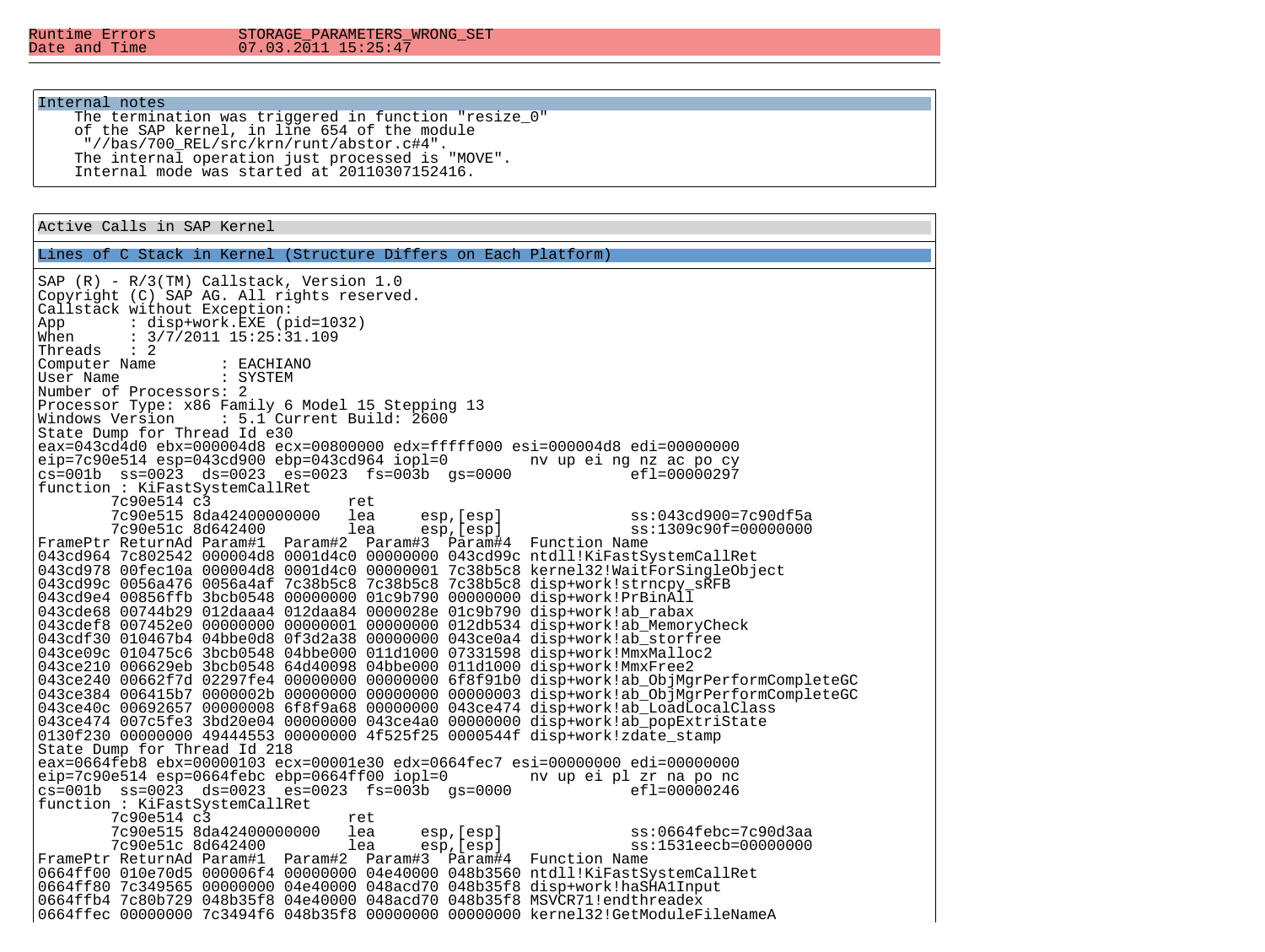| List of ABAP programs affected |            |                                  |             |                                              |      |                      |             |  |
|--------------------------------|------------|----------------------------------|-------------|----------------------------------------------|------|----------------------|-------------|--|
| Index                          | Тур        | Program                          | Group       | Date                                         | Time | Size                 | Lang.       |  |
| 0                              | Prq        | Z ABAP101 BOMBA OO               | 0           | 07.03.2011 15:13:22                          |      | 14336                | $\mathbf E$ |  |
| 1                              | Prg        | SAPMSSY0                         | 1           | 31.05.2007 11:27:31                          |      | $72704$ E            |             |  |
| $\overline{\mathbf{c}}$        | Prg        | SAPMSSYD                         | $\mathbf 1$ | 23.11.2006 14:47:21                          |      | $17408$ E            |             |  |
| 3                              | Prg        | SAPFSYSCALLS                     | 1           | 07.03.2005 18:01:13                          |      | $6144$ E             |             |  |
| 4                              | Prg        | RSDBRUNT                         | 0           | 23.11.2006 14:47:09                          |      | $223232$ E           |             |  |
| $\frac{5}{6}$                  | Typ        | <b>RSSCR</b>                     | 0           | 23.11.1999 09:24:41                          |      | 5120                 |             |  |
|                                | Prq        | RSDBSPBL                         | 0           | 07.03.2005 18:01:13                          |      | 59392                | $\mathbf E$ |  |
| 7                              | Prg        | SAPDB S                          | 0           | 07.03.2005 18:01:13                          |      | $15360$ <sup>E</sup> |             |  |
| 8                              | Prg        | RSDBSPMC                         | 0           | 23.11.2006 14:39:51                          |      | $67584$ E            |             |  |
| 9                              | Typ        | DDSHDESCR                        | 0           | 28.11.1997   16:26:30                        |      | 3072                 |             |  |
| 10                             | Typ        | SPPARAMS                         | 0           | 07.03.1997 14:48:48                          |      | 2048                 |             |  |
| 11                             | Prg        | SAPLSABE                         | 11          | 07.03.2005 18:01:13                          |      | $10240$ <sup>E</sup> |             |  |
| 12                             |            | Prg   SAPLSECU                   | 12          | 28.11.2006   10:23:40                        |      | 73728 E              |             |  |
| $13$                           | Typ        | <b>RSSUBINFO</b>                 | 0           | 22.11.1999 21:15:17                          |      | 3072                 |             |  |
| 14                             | Prg        | % CRSDS                          | 0           | 07.03.2005 18:01:13                          |      | $8192$ E             |             |  |
| 15                             | Typ        | RSDSEXPR                         | 0           | 16.12.1996 19:31:30<br>$07.03.2005$ 18:01:13 |      | 2048                 |             |  |
| 16                             |            | Prg   SAPFSPOR                   |             |                                              |      | $12288$ <sup>E</sup> |             |  |
| 17                             | Prq        | SAPLSCNT                         | 17          | 07.03.2005 18:01:13                          |      | 24576 E              |             |  |
| 18                             | Typ        | <b>DYCBOX</b>                    | 0           | 23.11.1999 09:23:17<br>25.10.2005 09:23:59   |      | 2048<br>$24576$ E    |             |  |
| 19<br>20                       | Prg        | SAPLSVSM<br>SAPLSGUI             | 19<br>20    | 31.05.2007 11:24:42                          |      | $66560 \,   \, E$    |             |  |
| 21                             | Prg        | SAPLSTTM                         | 21          | 14.09.2005 08:06:40                          |      | $62464$ E            |             |  |
| 22                             | Prg        | SAPLSBDC                         | 22          | 14.09.2005   08:06:40                        |      | 37888 E              |             |  |
| 23                             | Prg<br>Prg | CL DATAPROVIDER===============CP | 23          | $07.03.2005$ $18:01:13$                      |      | $40960$  E           |             |  |
| 24                             |            | %_CCNTL                          | 23          | 07.03.2005 18:01:13                          |      | $12288$ <sup>E</sup> |             |  |
| 25                             | Prg<br>Typ | OBJ_RECORD                       | 0           | 07.10.1997 12:13:38                          |      | 2048                 |             |  |
| 26                             | Prg        | SAPLSTUP                         | 26          | 25.10.2005 09:19:16                          |      | $64512$ E            |             |  |
| 27                             | Prg        | SAPLCNDP                         | 27          | 12.06.2006 14:53:38                          |      | 177152 E             |             |  |
| $2\sqrt{8}$                    | Prq        | SAPSHDTV                         | 17          | 07.03.2005 18:01:13                          |      | 28672                | İΕ          |  |
| 29                             | Prg        | SAPFGUICNTL                      | 1           | 07.03.2005 18:01:13                          |      | $20480$ E            |             |  |
| 30                             | Prg        | SAPLOLEA                         | 30          | 08.03.2007 12:57:10                          |      | $84992$ E            |             |  |
| 31                             | Prg        | SAPLSFES                         | 31          | 31.05.2007 11:26:53                          |      | 229376 E             |             |  |
| 32                             | Prg        | SAPLSPLUGIN                      | 32          | 07.03.2005 18:01:13                          |      | $7168$  E            |             |  |
| 33                             | Typ        | ARFCRDATA                        | 0           | 19.01.2005 15:59:43                          |      | 6144                 |             |  |
| 34                             | Prg        | SAPLGRFC                         | 34          | 07.03.2005 18:01:13                          |      | 13312 E              |             |  |
| 35                             | Typ        | SWCBCONT                         | 0           | 07.10.1997 12:13:50                          |      | 3072                 |             |  |
| 36                             | Typ        | OLE VERBS                        | 0           | 09.02.1995 13:23:37                          |      | 2048                 |             |  |
| 37                             | Typ        | OLE_PA                           | 0           | 13.01.1995 11:06:59                          |      | 2048                 |             |  |
| 38                             | Тур        | RSJOBINFO                        | 0           | 09.02.1995 13:25:17                          |      | 3072                 |             |  |

| Directory of Application Tables |                     |      |          |
|---------------------------------|---------------------|------|----------|
| Name<br>Val.                    | Date                | Time | Lngth    |
| Program<br>Z ABAP101 BOMBA OO   |                     |      |          |
| SYST                            | 15.09.2004 17:25:35 |      | 00002408 |
| RSJOBINFO                       | 00000000000000      |      | 00000084 |